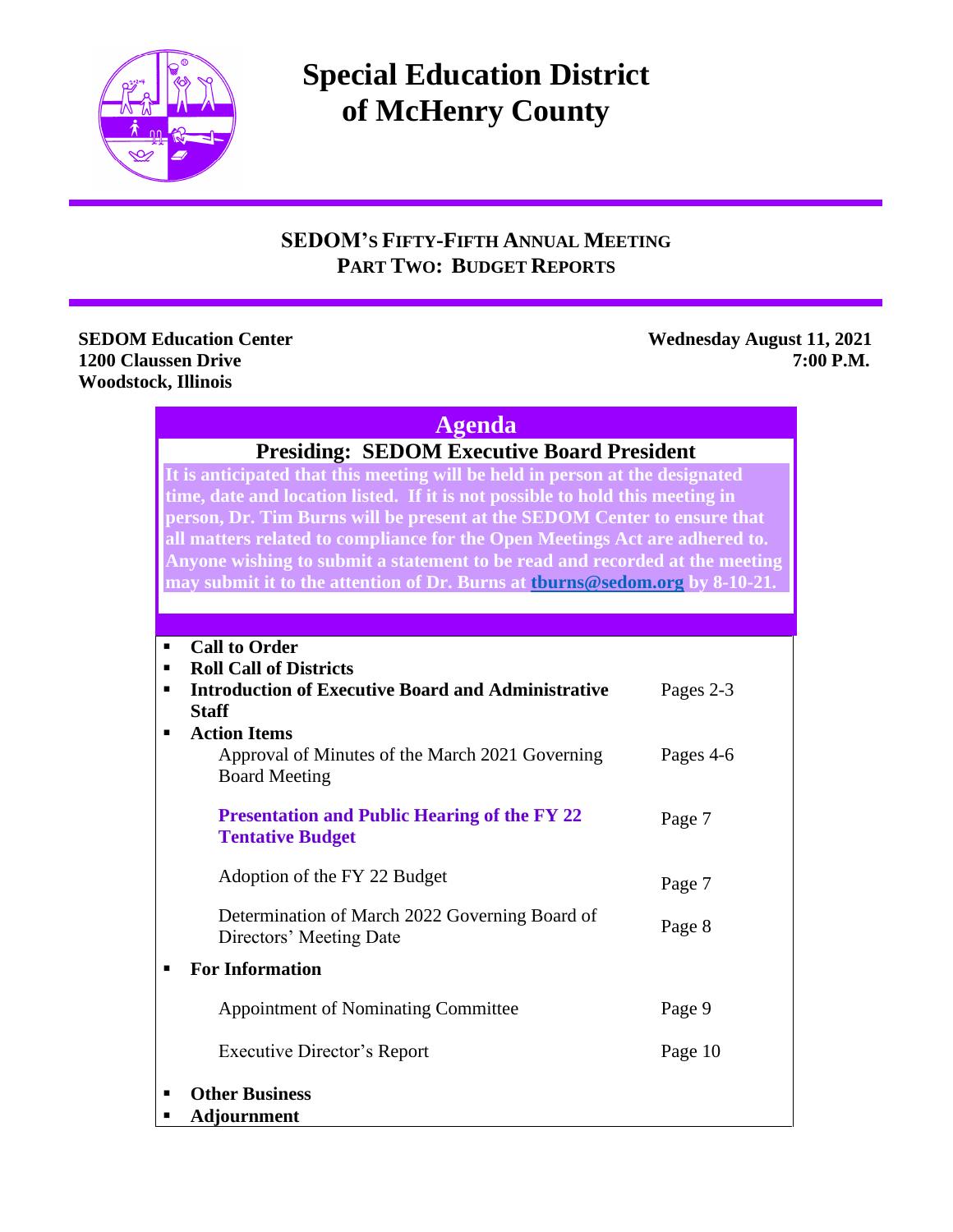## **Special Education District of McHenry County**

### *Executive Board*

#### **EXECUTIVE BOARD**

Dr. Tim Burns, Executive Director

Ms. Kim Egerstaffer, Secretary to Executive Board and Governing Board of Directors

| Ms. Lea Damisch,                            | 2021-2023                                  |  |
|---------------------------------------------|--------------------------------------------|--|
| Superintendent, Marengo-Union District #165 |                                            |  |
| Dr. Linda Dujmovich, Board Member           | 2021-2023                                  |  |
| Marengo District #154                       |                                            |  |
| Dr. Tiffany Elswick, Superintendent, Alden- | Appointed to fill the original term of Dr. |  |
| Hebron School District #19                  | Ehlenburg (2021-2023)                      |  |
|                                             |                                            |  |
| Mr. Bryan Millard, Board Member             | 2021-2025                                  |  |
| <b>Riley School District #18</b>            |                                            |  |
| Ms. Karen Parks, Board Member Harrison      | 2021-2025                                  |  |
| District #36                                |                                            |  |
|                                             |                                            |  |
| Ms. Cathy Neiss, Board Member Johnsburg     | 2021-2025                                  |  |
| School District #12                         |                                            |  |
| Dr. Ryan Mctague, Superintendent, McHenry   | 2021-2025                                  |  |
| High School District #156                   |                                            |  |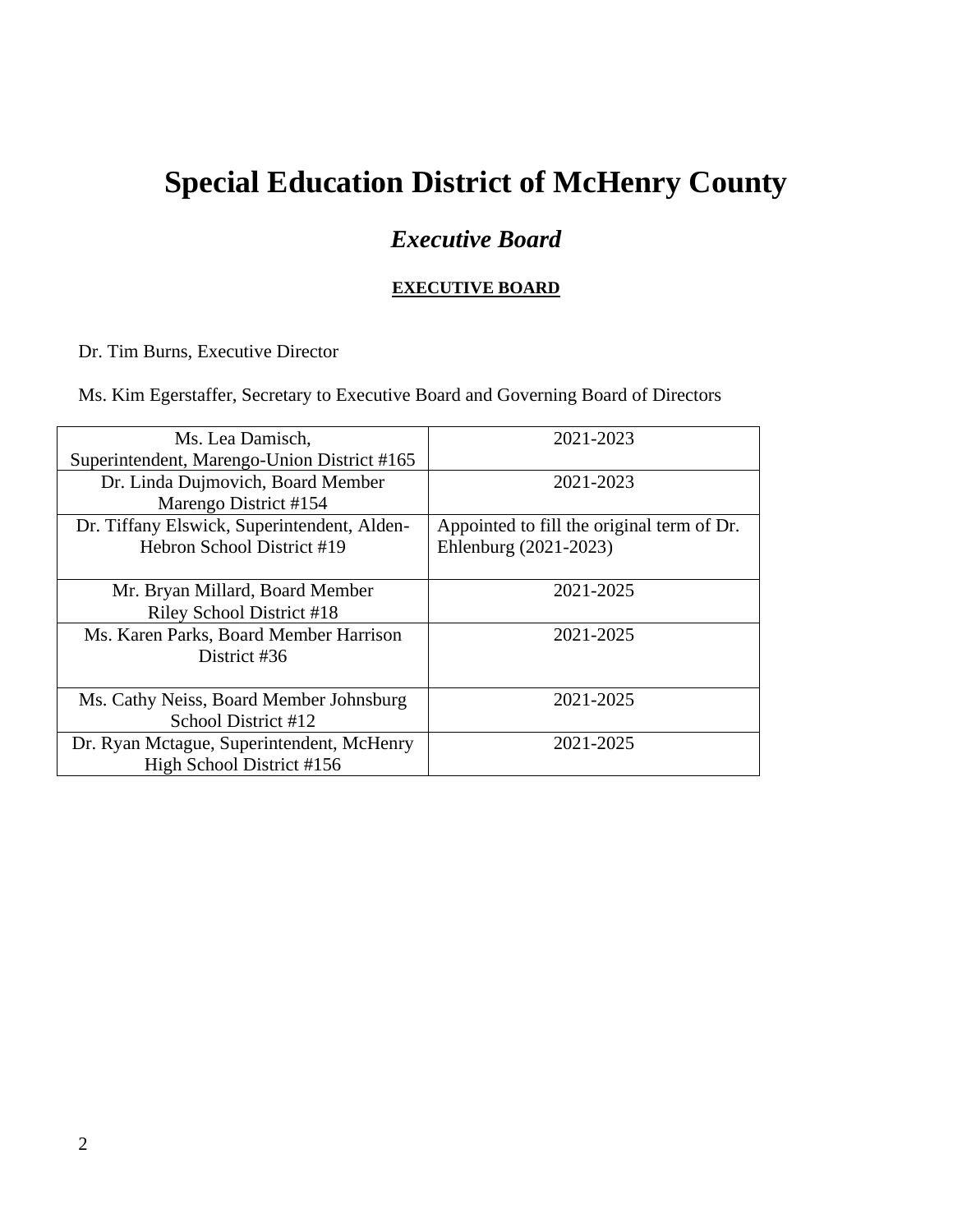## **Special Education District of McHenry County**

### *Governing Board of Directors*

| <b>District</b>             | <b>Number</b> | <b>B.O.E. Member</b>          |  |
|-----------------------------|---------------|-------------------------------|--|
| <b>Nippersink</b>           | 2             | <b>Ms. Marcy Garrison</b>     |  |
| <b>Johnsburg</b> (Unit)     | 12            | *Ms. Cathy Neiss              |  |
| <b>McHenry Elem.</b>        | 15            | Dr. Kim Qualls                |  |
| <b>Riley Elem.</b>          | 18            | *Mr. Bryan Millard            |  |
| <b>Alden-Hebron (Unit)</b>  | 19            | <b>Ms. Shannon Combs</b>      |  |
| <b>Harrison Elem.</b>       | 36            | *Ms. Karen Parks              |  |
| Harvard (Unit)              | 50            | Ms. Julie Lehmann             |  |
| Marengo H.S.                | 154           | *Dr. Linda Dujmovich          |  |
| <b>McHenry H.S.</b>         | 156           | Mr. Timothy Hying             |  |
| <b>Richmond Burton H.S.</b> | 157           | <b>Ms. Christine Alvarado</b> |  |
| <b>Marengo-Union Elem.</b>  | 165           | <b>Ms. Barb Dochterman</b>    |  |
|                             |               |                               |  |

#### **Governing Board of Directors**

\*Denotes Current Executive Board Member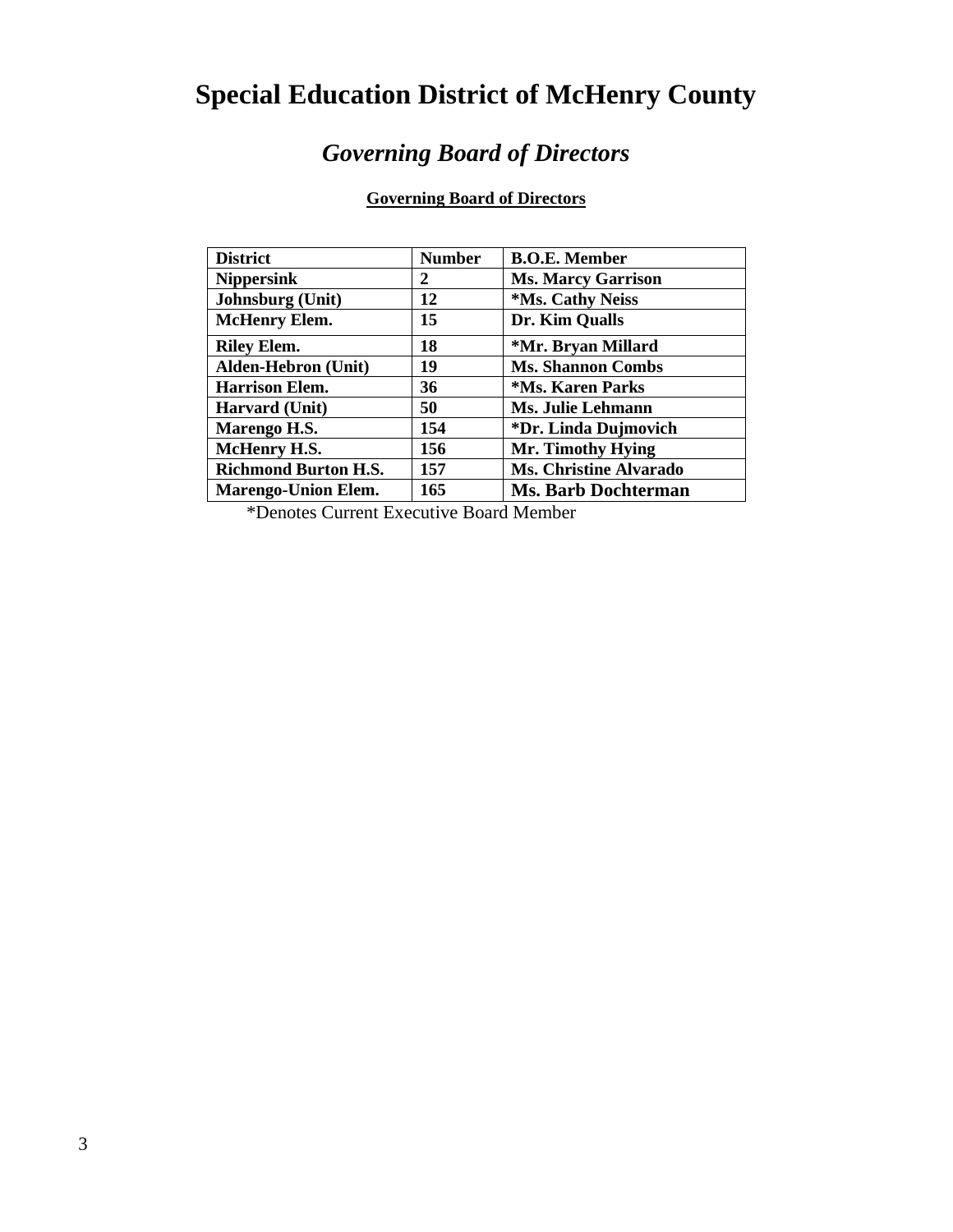

**SPECIAL EDUCATION DISTRICT OF MCHENRY COUNTY**

#### **BOARD OF DIRECTORS MEETING WEDNESDAY, AUGUST 11, 2021**

#### **Action Item**

4

**Subject:** Minutes of the March 3, 2021, Governing Board of Directors' meeting

On the next two pages you will find the minutes from the March 3, 2021, Governing Board of Directors' Meeting.

**Recommended Action:** Approve the minutes of the March 3, 2021, Governing Board of Directors' meeting, as submitted, for filing in official records.

**\_\_\_\_\_\_\_\_\_\_\_\_\_\_\_\_\_\_\_\_\_\_\_\_\_\_\_\_\_\_\_\_\_\_\_\_\_\_\_\_\_\_\_\_\_\_\_\_\_\_\_\_\_\_\_\_\_\_\_\_\_\_\_\_\_\_\_\_\_\_**

#### **Minutes from the Special Meeting of the SEDOM Governing Board of Directors March 3, 2021**

A meeting of the Governing Board of Directors of the Special Education District of McHenry County convened at 7:00pm on Wednesday, March 3, 2021, at the SEDOM Educational Center, 1200 Claussen Drive, Woodstock, IL.

In accordance with recent Executive Orders, Board President Lea Damisch declared that it was not possible for all board members to be physically present due to the COVID-19 related disaster declaration. Dr. Burns and four board members were physically present during the meeting at the SEDOM Administrative Offices in Woodstock, IL while two board members participated remotely from their home.

Dr. Burns informed all members that the meeting would be recorded and available to the public. Dr. Burns further mentioned that it would be his intent to place a recorded copy of the meeting on the website however as GOTO-Meeting and WEB.COM were separate and private companies that he may need additional assistance to convert the file for posting.

**Call to Order:** Ms. Lea Damisch, President of the Executive Board, called the meeting to order at  $7:00 \text{pm}$ .<br>A-Absent A=Absent P-Present IP=In Person V=Virtual Attendance

| A=ADSUIL<br><u>F-FICSCIIL</u><br>TESIT FEISOIT VEVIITUAI AITENDANCE |               |                               |        |  |  |  |
|---------------------------------------------------------------------|---------------|-------------------------------|--------|--|--|--|
| <b>District</b>                                                     | <b>Number</b> | <b>B.O.E. Member</b>          |        |  |  |  |
| <b>Nippersink</b>                                                   |               | Ms. Elke Kleish               | A      |  |  |  |
| <b>Johnsburg (Unit)</b>                                             | 12            | *Ms. Cathy Neiss              | $P-IP$ |  |  |  |
| <b>McHenry Elem.</b>                                                | 15            | Dr. Kim Qualls                | A      |  |  |  |
| <b>Riley Elem.</b>                                                  | 18            | <b>Ms. Anita Mitchell</b>     | $P-IP$ |  |  |  |
| <b>Alden-Hebron (Unit)</b>                                          | 19            | <b>Ms. Shannon Combs</b>      | $P-V$  |  |  |  |
| <b>Harrison Elem.</b>                                               | 36            | <b>*Ms. Karen Parks</b>       | $P-IP$ |  |  |  |
| <b>Harvard</b> (Unit)                                               | 50            | Ms. Julie Lehmann             | $P-V$  |  |  |  |
| Marengo H.S.                                                        | 154           | *Dr. Linda Dujmovich          | $P-IP$ |  |  |  |
| <b>McHenry H.S.</b>                                                 | 156           | Mr. Timothy Hying             | A      |  |  |  |
| <b>Richmond Burton H.S.</b>                                         | 157           | <b>Ms. Christine Alvarado</b> | A      |  |  |  |
| <b>Marengo-Union Elem.</b>                                          | 165           | <b>Ms. Barb Dochterman</b>    | $P-IP$ |  |  |  |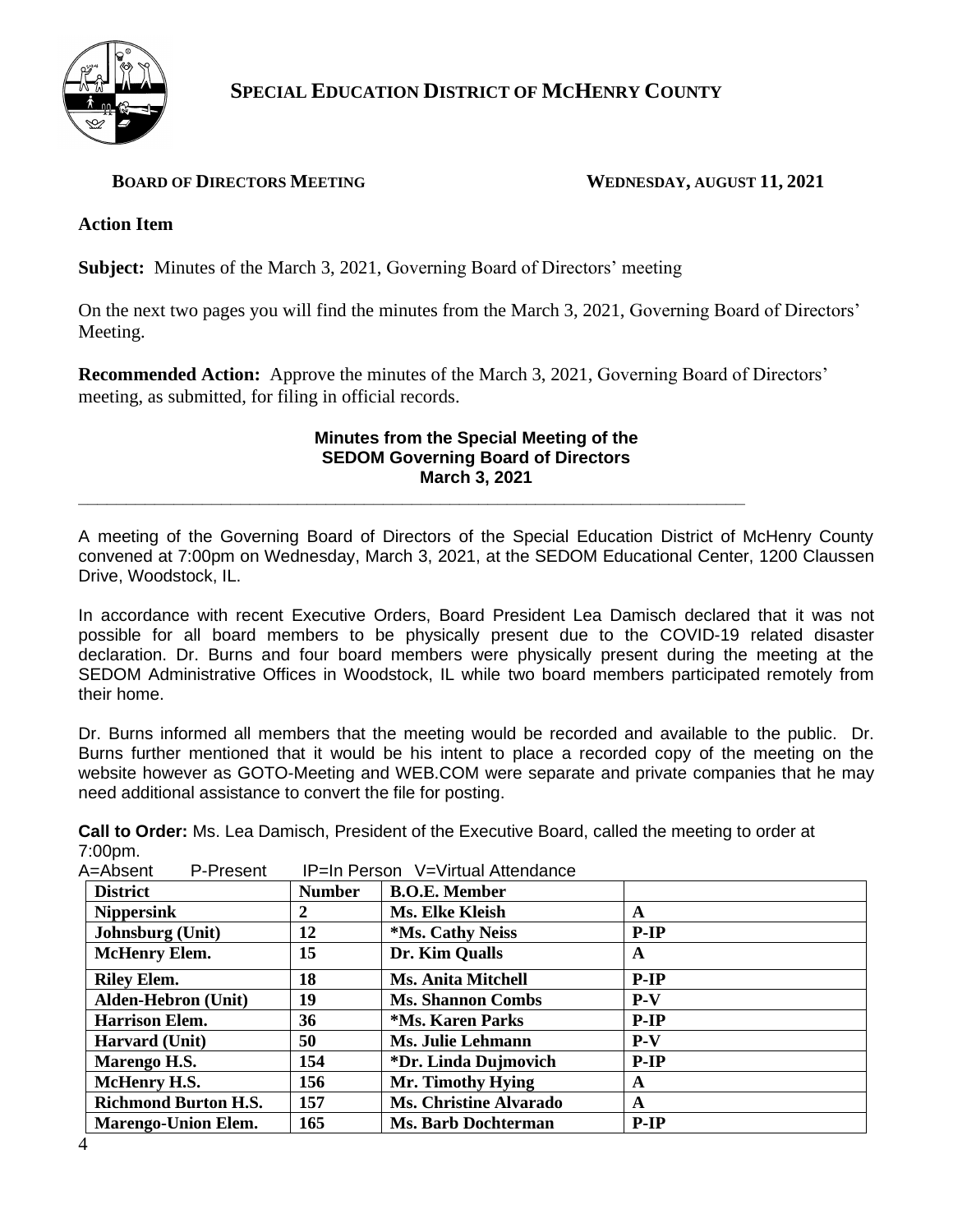Seven of the eleven-member districts were present at roll call. Those present included 12,18,19,36,50,154, and 165.

#### **Introduction of Executive Board and Administrative Staff:**

Following roll call, Ms. Damisch introduced the Executive Board members including, Dr. Linda Dujmovich and Dr. Debbie Ehlenburg, Ms. Cathy Neiss and Ms. Karen Parks. Also, present were the Executive Director, Dr. Tim Burns and Business-Finance Assistant, Ms. Kimberly Egerstaffer.

#### **Approval of August 12, 2020 Governing Board Meeting Minutes:**

District 12 moved; District 154 seconded the approval of the minutes of the August 12, 2020 meeting of the Governing Board of Directors. On a voice vote, the motion passed unanimously.

#### **Amendment to Article 2 Section 2 of the Articles of Joint Agreement**

District 18 moved; District 36 seconded to approve the Amendment to Article 2 Section 2 of the Articles of Joint Agreement which would convert the terms of office to a four-year term of office. All terms of office ending in 2021 and 2022 would be reappointed to a 4-year term ending in 2025. A roll call vote was held:

Ayes: Districts 12,18,19, 36, 50,154, 165 Nayes: 0

#### **Appointment of Executive Board Members:**

In accordance with the recently passed amendment to the Articles of Joint Agreement the board did not introduce Action Item 1A which was created if the amendment failed. As the Amendment passed the Board considered Action Item 1B. District 154 moved; District 18 seconded to appoint the following Executive Board Members to the terms of office prescribed in the previous amendment. All individuals below will serve a term from July  $1<sup>st</sup>$ , 2021 through June 30<sup>th</sup> 2025.

Mr. Bryan Millard, Board Member, Riley School District 18 Ms. Karen Parks, Board Member, Harrison School District 36 Ms. Cathy Neiss, Board Member, Johnsburg School District 12 Dr. Ryan McTague, Superintendent, McHenry High School District 156 A roll call vote was held: Ayes: Districts 12,18,19,36, 50,154,165 Nayes: 0

#### **Designation of the August Governing Board of Directors Meeting**:

District 12 moved, and District 154 seconded that the Governing Board Meeting in August which primarily focuses on the budget be held on Wednesday August 11<sup>th</sup>, 2021. On a voice vote the motion passed unanimously.

**Executive Director's Report**: Dr. Burns gave an update on the current FY22 Budget, as well as an update on current SEDOM goals and spoke briefly on the state of the SEDOM building and upcoming maintenance. Dr. Burns gave a summary of the FY 22 Needs Assessment and spoke about synthesizing this information in terms of next steps and the future direction of SEDOM. Dr. Burns also focused on the current impact of the pandemic and efforts to serve students within a changing environment.

**Other Business**: No other business.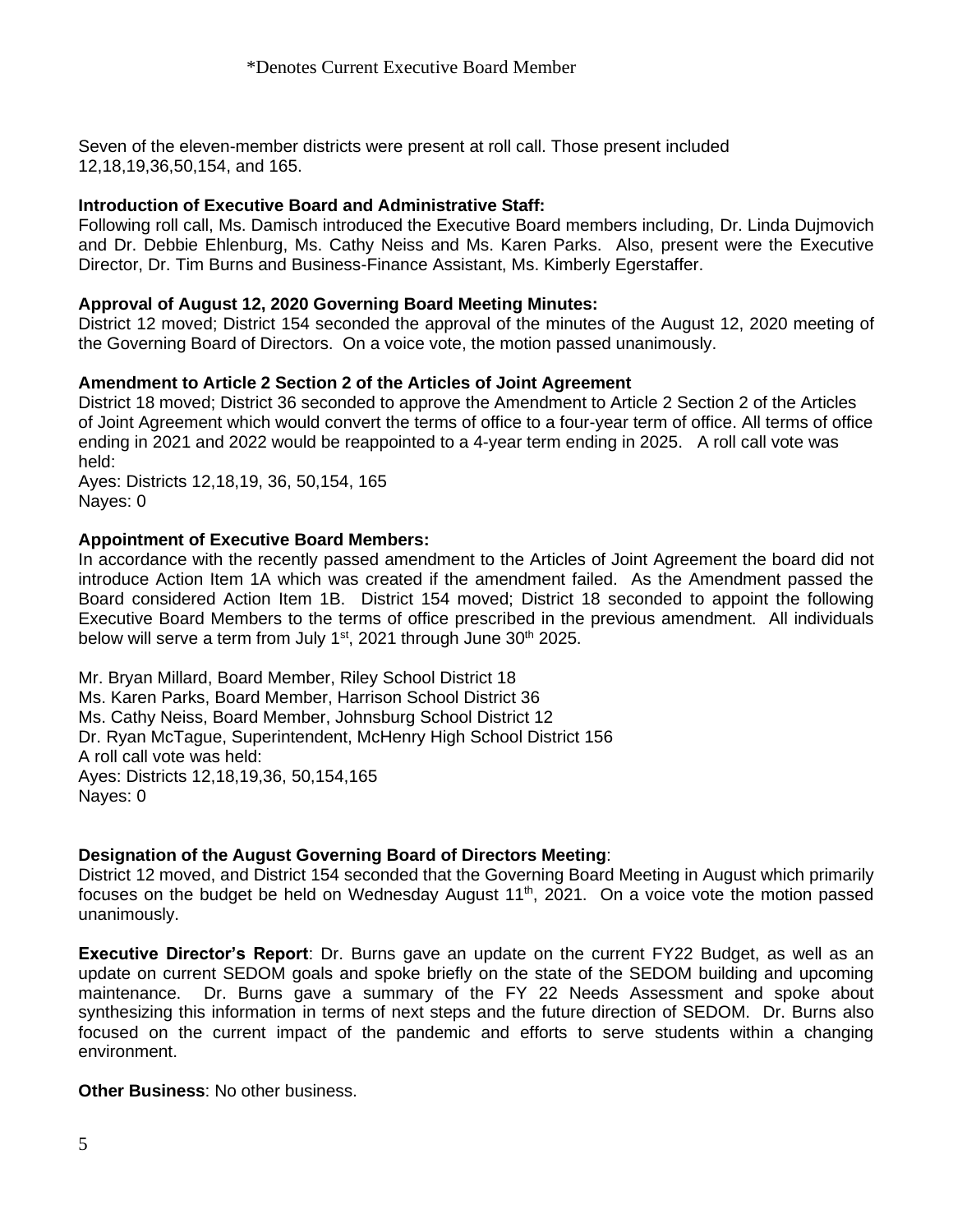Adjournment:

District 12 moved; District 154 seconded to adjourn the meeting at 7:46pm. On a voice vote, the motion carried unanimously.

#### **Respectfully submitted:**

**\_\_\_\_\_\_\_\_\_\_\_\_\_\_\_\_\_\_\_\_\_\_\_\_\_\_\_\_\_\_\_\_\_\_ President, Executive Board**

**\_\_\_\_\_\_\_\_\_\_\_\_\_\_\_\_\_\_\_\_\_\_\_\_\_\_\_\_\_\_\_\_\_\_ Secretary, Executive Board**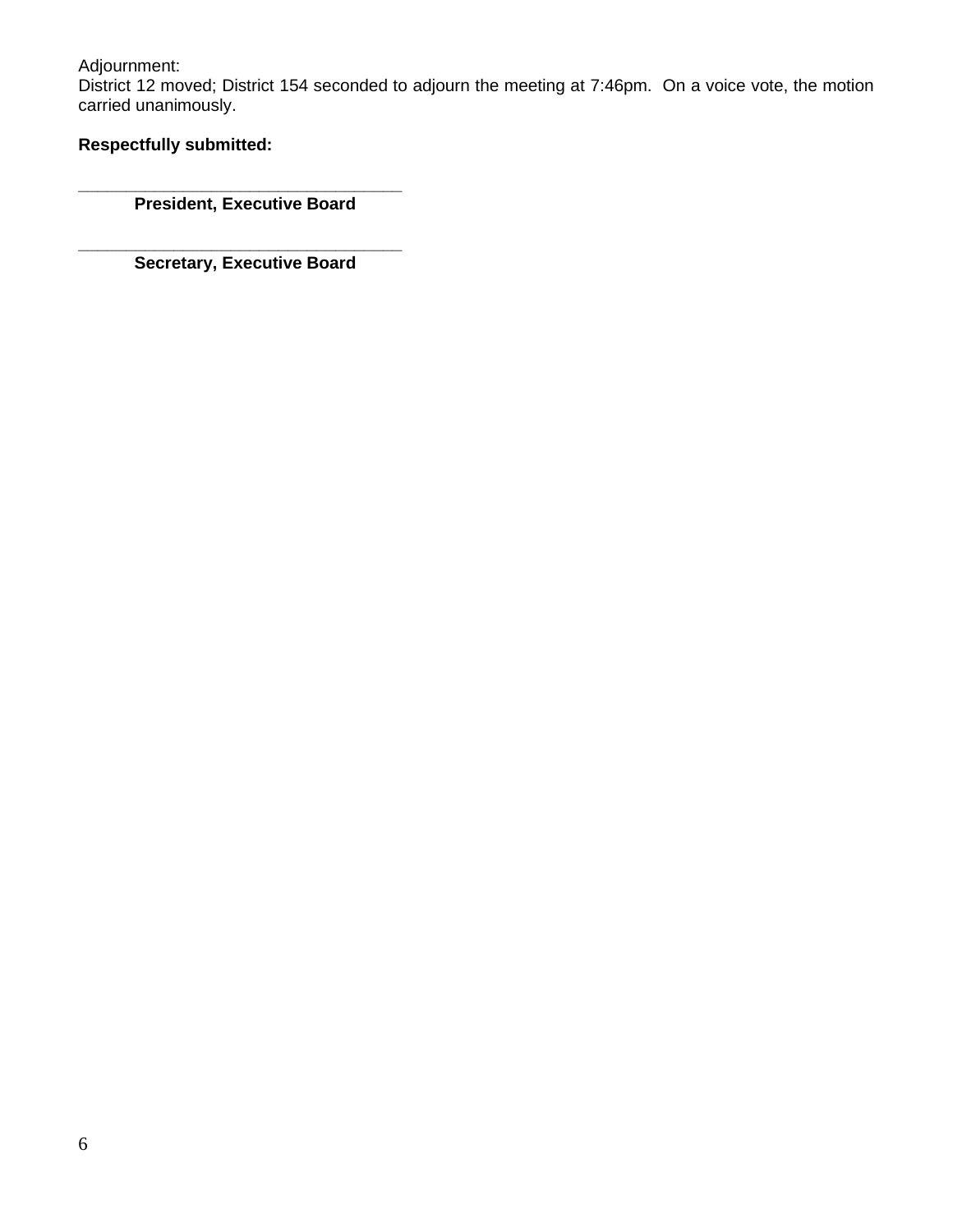

**SPECIAL E SPECIAL EDUCATION DISTRICT OF MCHENRY COUNTY**

#### **BOARD OF DIRECTORS MEETING WEDNESDAY, AUGUST 11, 2021**

#### **Action Item**

**Subject:** Presentation, Hearing and Adoption of the FY22 Tentative Budget

The FY22 Tentative Budget was approved by the Executive Board on June 16, 2021 for display on July 1, 2021 and notice of public hearing on August 11, 2021.

The hearing will be convened and Dr. Tim Burns, Executive Director, will present the proposed FY22 Tentative Budget. Dr. Burns will review the budget assumptions, anticipated revenues and expenditures and respond to any questions. The budget has been on display since July 1, 2021.

The Articles of Joint Agreement specify that it is the duty of the Governing Board of Directors to adopt the annual budget of SEDOM. The Illinois State Board of Education requires that special education districts file the adopted budget no later than August  $31<sup>st</sup>$ .

Following the hearing, the Governing Board considers adoption of the FY22 budget.

**Recommendation:** The Executive Board recommends adoption of the FY22 budget as presented.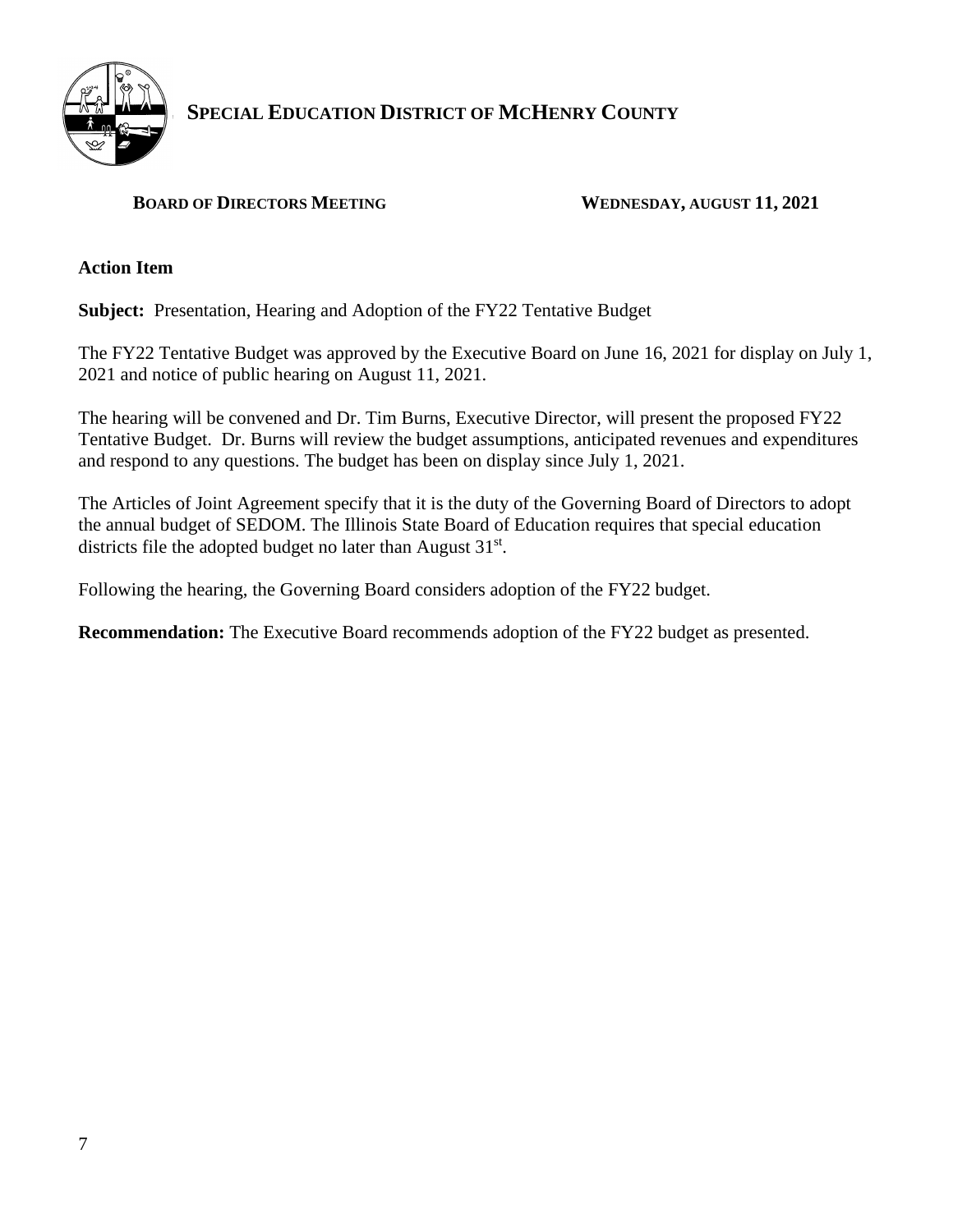

### **SPECIAL EDUCATION DISTRICT OF MCHENRY COUNTY**

#### **BOARD OF DIRECTORS MEETING WEDNESDAY, AUGUST 11, 2021**

#### **Action Item**

**Subject:** Determination of March Governing Board of Directors Meeting Date

The Governing Board generally meets two times per year. The Articles of Joint Agreement specify that the August meeting is primarily for the adoption of the FY22 budget and the March meeting is primarily a review of programs and services.

The meeting date recommended for the March Governing Board of Directors is Wednesday, March 2, 2022 at 7:00 p.m.

**Recommendation:** Approve Wednesday, March 2, 2022, at 7:00 p.m. as the March Governing Board of Directors' meeting date.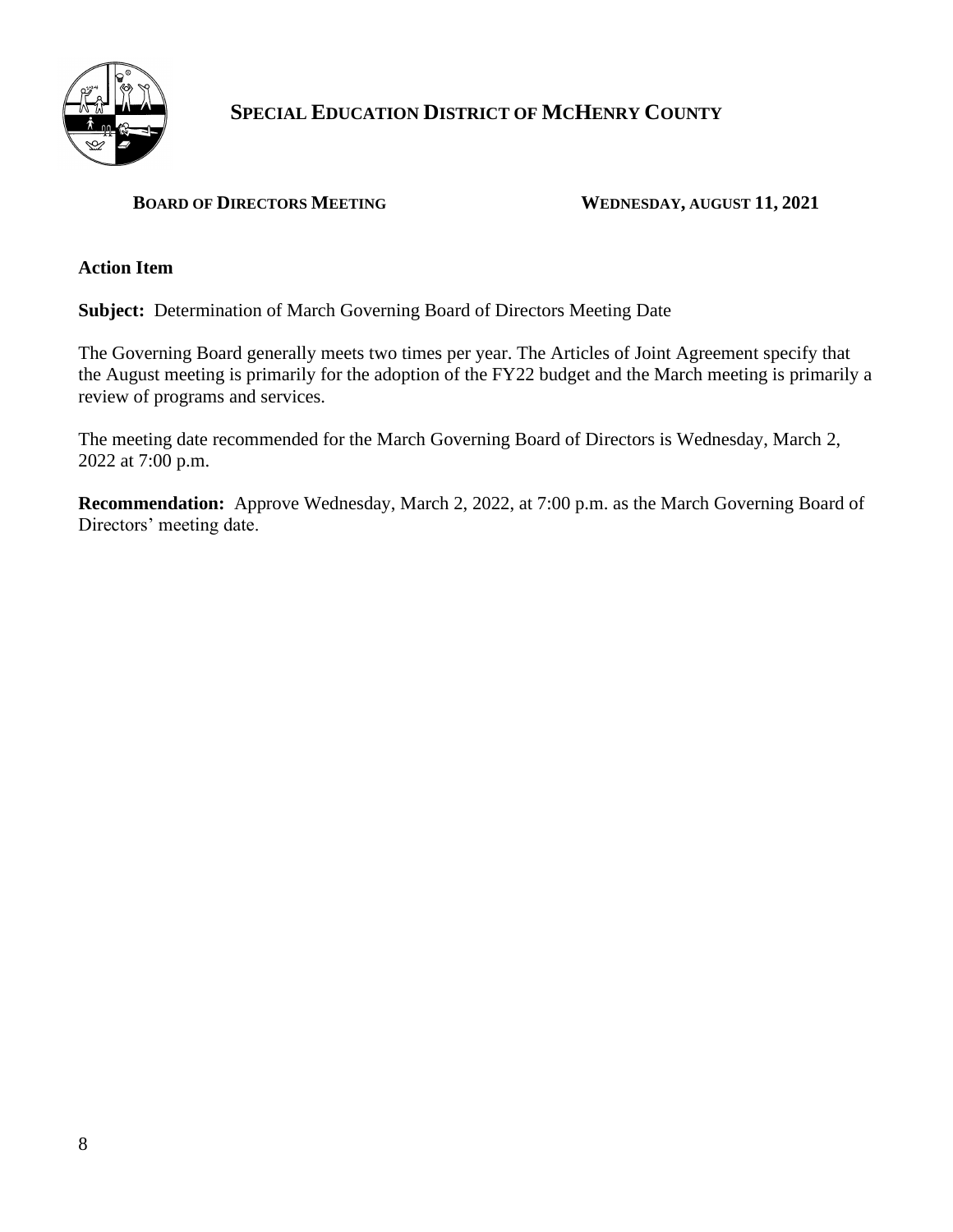

### **SPECIAL EDUCATION DISTRICT OF MCHENRY COUNTY**

#### **BOARD OF DIRECTORS MEETING WEDNESDAY, AUGUST 11, 2021**

#### **For Information**

#### **Subject: Appointment of Nominating Committee**

**ARTICLE 2**- ORGANIZATION AND OPERATION of the Articles of Joint Agreement provide the following specifications for the make-up and election of the Executive Board.

**Section 2**: Executive Board of Directors. From the members of the SEDOM Governing Board of Directors, from the members of the participating district boards of education, or from the Superintendents of Schools of the member districts, there shall be chosen an Executive Board consisting of seven (7) members, at least two (2) of these from high school or unit districts, at least two (2) of these from elementary school districts, and at least one (1) board of education member. Except as set forth below, the Executive Board members shall serve a three (3) year term. The election for Executive Board members shall take place at the meeting of the Governing Board of Directors held during the third or fourth quarter of the school year, and those elected shall take office at the first regular meeting of the Executive Board after July 1st.

- A. When a vacancy occurs on the Executive Board the remaining members shall fill the vacancy by appointment until the next regular election at which time a person will be elected to fill the unexpired term.
- B. Not later than thirty (30) days prior to the Governing Board of Directors meeting held during the third or fourth quarter of the school year the President of the Executive Board shall appoint a committee of three members of the Governing Board of Directors not serving on the Executive Board to submit a list of candidates to serve on the Executive Board. This list will be submitted to the member districts thirty days prior to the third or fourth quarter meeting of the Governing Board of Directors.
- C. Following the installation of the new members at the first regularly scheduled meeting of the Executive Board in July, a President, Vice President and Secretary shall be elected by the Executive Board members.

Volunteers to serve on the Nominating Committee for the March Executive Board election are sought at this meeting.

Appointments to be considered:

• Original and unexpired term of Dr. Debbie Ehlenburg (2021-2023) now being held by Dr. Tiffany Elswick as in Executive Board Appointment